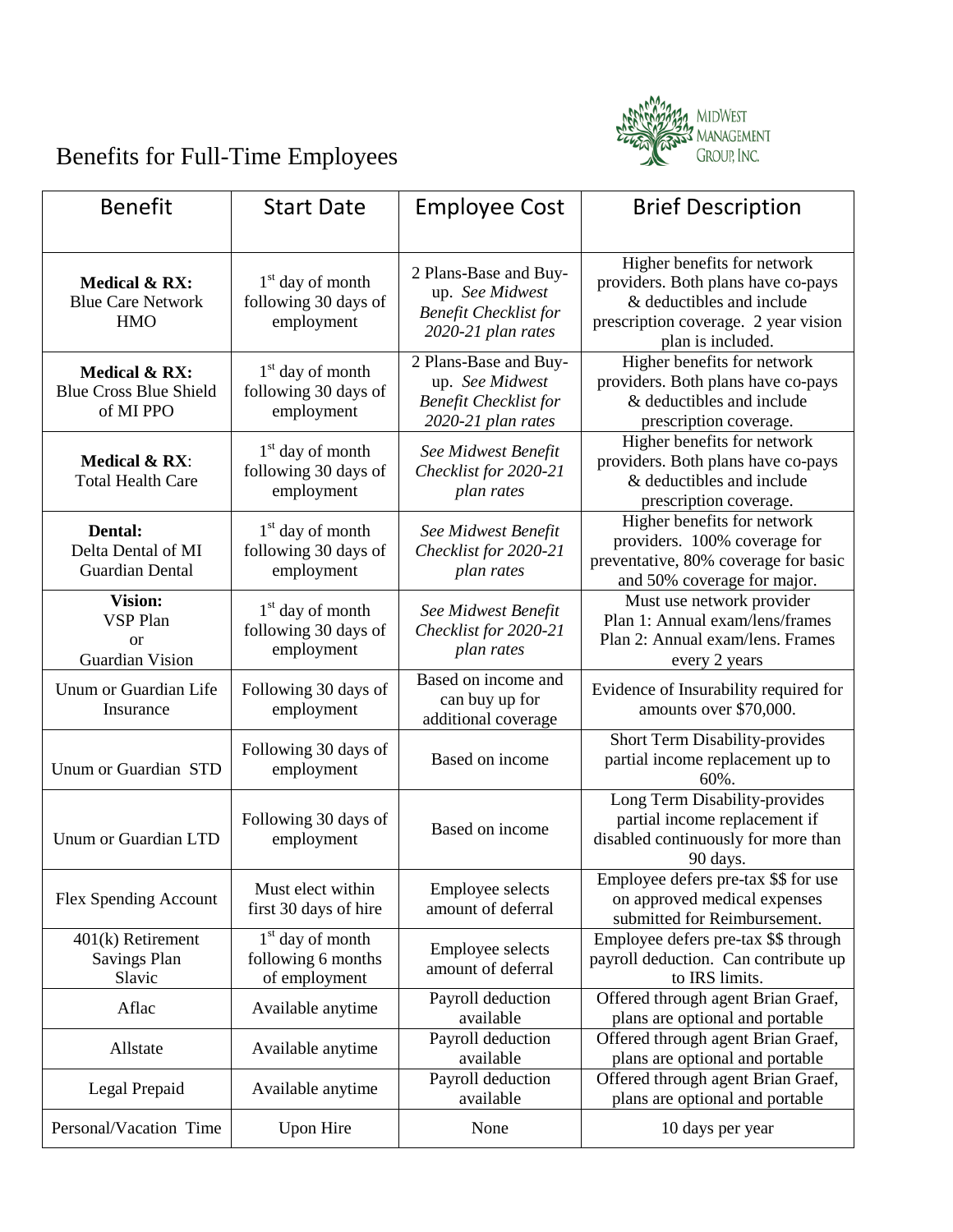

| <b>Midwest Management</b><br><b>Group</b><br><b>Blue Plans</b> | <b>Blue Care Network</b><br><b>HMO \$250</b> | <b>Blue Care Network</b><br><b>HMO \$500</b> | <b>Blue Care Network</b><br><b>HMO \$1000</b> | <b>Blue Care Network</b><br><b>HMO \$4000</b> | <b>Total Health Care</b><br><b>HMO \$2000</b> |
|----------------------------------------------------------------|----------------------------------------------|----------------------------------------------|-----------------------------------------------|-----------------------------------------------|-----------------------------------------------|
| <b>Annual Deductible</b>                                       | <b>In Network</b>                            | <b>In Network</b>                            | <b>In Network</b>                             | <b>In Network</b>                             | <b>In Network</b>                             |
| Single                                                         | \$250 Individual                             | \$500 Individual                             | \$1000 Individual                             | \$4000 Individual                             | \$2000 Individual                             |
| Family                                                         | \$500 Double/Family                          | \$1000 Double/Family                         | \$2000 Double/Family                          | \$8000 Double/Fam                             | \$4000 Double/Family                          |
| <b>Annual Coinsurance Max</b>                                  |                                              |                                              |                                               |                                               |                                               |
| Single                                                         | \$2500 Individual                            | \$2500 Individual                            | \$2500 Individual                             | None                                          | None                                          |
| Family                                                         | \$5000 Double/Family                         | \$5000 Double/Family                         | \$5000 Double/Family                          |                                               |                                               |
| <b>Out of Pocket Max</b>                                       |                                              |                                              |                                               |                                               |                                               |
| Single                                                         | \$8150 Individual                            | \$8150 Individual                            | \$6600 Individual                             | \$6350 Individual                             | \$4000 Individual                             |
| Family                                                         | \$16300 Double/Family                        | \$16300                                      | \$13200                                       | \$12700                                       | \$8000 Double/Family                          |
|                                                                |                                              | Double/Family                                | Double/Family                                 | Double/Family                                 |                                               |
| <b>Primary Care Visit</b>                                      | \$20                                         | \$20                                         | \$20                                          | \$20                                          | \$20                                          |
| <b>Urgent Care Visit</b>                                       | \$35                                         | \$35                                         | \$50                                          | \$50                                          | \$40                                          |
| <b>Emergency Room Visit</b>                                    | \$250                                        | \$250                                        | \$150                                         | \$250                                         | \$150                                         |
| Specialist Physician Visit                                     | \$30                                         | \$30                                         | \$40                                          | \$40                                          | \$40                                          |
| Inpatient Hospital Admit                                       | 20% after deductible                         | 20% after deductible                         | 20% after deductible                          | 20% select services                           | 20% select services                           |
|                                                                | Tier 1A-\$10                                 | Tier 1A-\$10                                 | Tier 1A-\$10                                  | Tier 1A-\$10                                  |                                               |
| <b>Prescription Drugs</b>                                      | Tier 1B-\$30                                 | Tier 1B-\$30                                 | Tier 1B-\$30                                  | Tier 1B-\$30                                  | Tier 1-\$10                                   |
|                                                                | Tier 2-\$60                                  | Tier 2-\$60                                  | Tier 2-\$60                                   | Tier 2-\$60                                   | Tier 2-\$40                                   |
|                                                                | Tier 3-\$80                                  | Tier 3- \$80                                 | Tier 3- \$80                                  | Tier 3- \$80                                  | Tier 3- \$60                                  |
|                                                                | Tier 4-20%                                   | Tier 4-20%                                   | Tier 4-20% Tier 5-                            | Tier 4-20% Tier 5-                            | Tier 4-25%                                    |
|                                                                | Tier 5- 20%                                  | Tier 5- 20%                                  | 20%                                           | 20%                                           |                                               |
| <b>Monthly Premiums</b>                                        | <b>Blue Care Network</b>                     | <b>Blue Care Network</b>                     | <b>Blue Care Network</b>                      | <b>Blue Care Network</b>                      | <b>Total Health Care</b>                      |
|                                                                | <b>HMO \$250</b>                             | <b>HMO \$500</b>                             | <b>HMO \$1000</b>                             | <b>HMO \$4000</b>                             | HMO \$2000                                    |
| Employee                                                       | \$435.74                                     | \$428.80                                     | \$420.23                                      | \$375.76                                      | \$294.00                                      |
| Employee + One (Sp or Ch)                                      | \$1045.78                                    | \$1022.83                                    | \$999.88                                      | \$893.16                                      | \$588.00                                      |
| Employee + Family                                              | \$1307.22                                    | \$1279.63                                    | \$1252.05                                     | \$1118.61                                     | \$941.00                                      |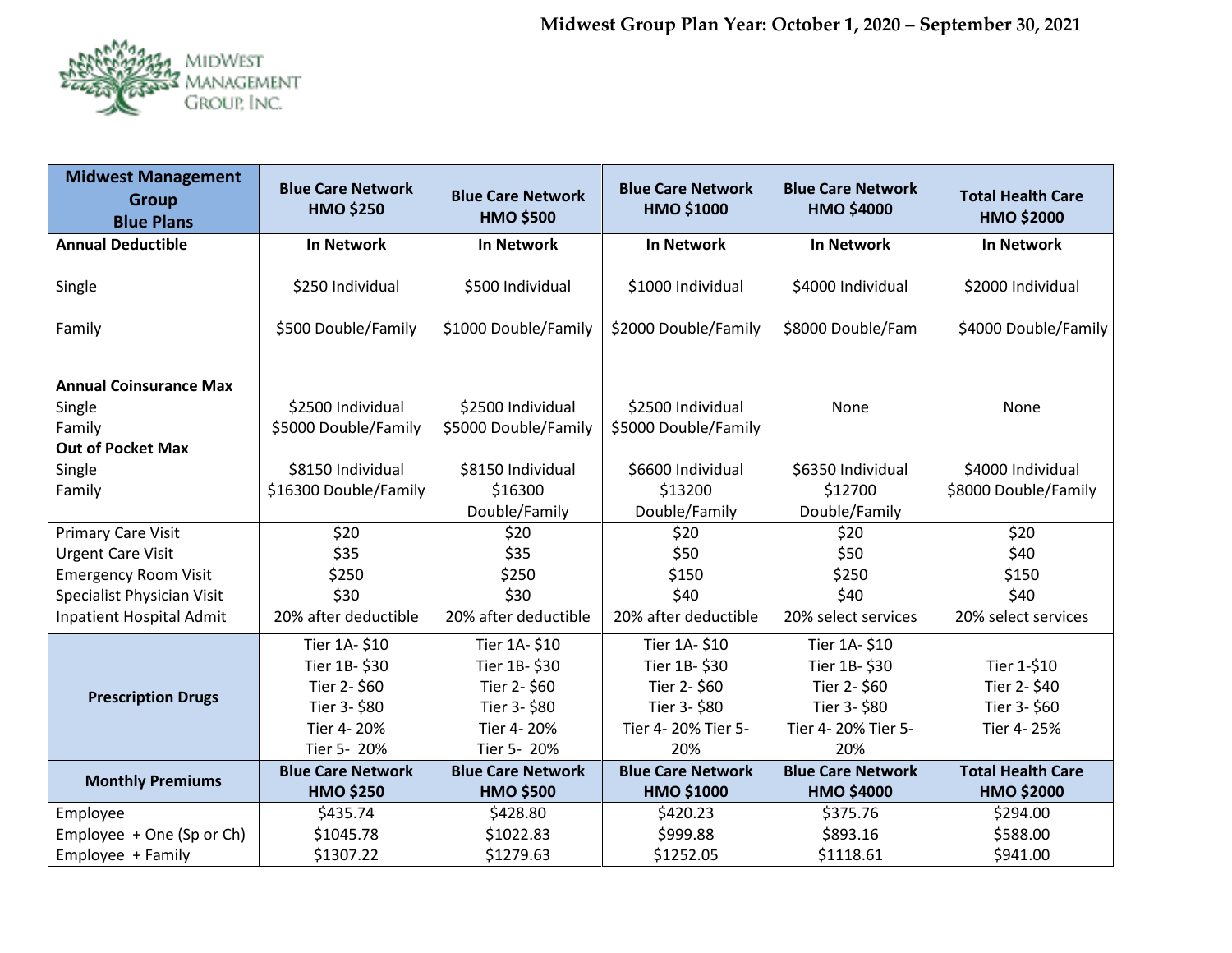**Midwest Group Plan Year:**



**October 1, 2020 – September 30, 2021**

| <b>Midwest Management</b><br><b>Group</b><br><b>Blue Plans</b> | <b>Blue Cross Blue Shield</b><br><b>PPO \$250</b> | <b>Blue Cross Blue Shield</b><br><b>PPO \$500</b> | <b>Blue Cross Blue Shield</b><br><b>PPO \$1000</b> | <b>Blue Cross Blue Shield</b><br><b>PPO \$1500</b> |
|----------------------------------------------------------------|---------------------------------------------------|---------------------------------------------------|----------------------------------------------------|----------------------------------------------------|
| <b>Annual Deductible</b>                                       | <b>In Network</b>                                 | <b>In Network</b>                                 | <b>In Network</b>                                  | <b>In Network</b>                                  |
| Single<br>Family                                               | \$250 Individual<br>\$500 Double/Family           | \$500 Individual<br>\$1000 Double/Family          | \$1000 Individual<br>\$2000 Double/Family          | \$1500 Individual<br>\$3000 Double/Family          |
|                                                                |                                                   |                                                   |                                                    |                                                    |
| <b>Annual Coinsurance Max</b>                                  |                                                   |                                                   |                                                    |                                                    |
| Single                                                         | \$2500 Individual                                 | \$2500 Individual                                 | \$2500 Individual                                  | \$2500 Individual                                  |
| Family                                                         | \$5000 Double/Family                              | \$5000 Double/Family                              | \$5000 Double/Family                               | \$5000 Double/Family                               |
| <b>Out of Pocket Max</b>                                       |                                                   |                                                   |                                                    |                                                    |
| Single                                                         | \$8150 Individual                                 | \$8150 Individual                                 | \$6350 Individual                                  | \$6350 Individual                                  |
| Family                                                         | \$16300 Double/Family                             | \$16300 Double/Family                             | \$12700 Double/Family                              | \$12700 Double/Family                              |
| <b>Primary Care Visit</b>                                      | \$20                                              | \$20                                              | \$30                                               | \$30                                               |
| <b>Urgent Care Visit</b>                                       | \$35                                              | \$35                                              | \$30                                               | \$60                                               |
| <b>Emergency Room Visit</b>                                    | \$250                                             | \$250                                             | \$150                                              | \$150                                              |
| <b>Online Visit</b>                                            | \$20                                              | \$20                                              |                                                    | \$50                                               |
| Specialist Physician Visit                                     | \$30                                              | \$30                                              |                                                    |                                                    |
| <b>Inpatient Hospital Admission</b>                            | 20% select services                               | 20% select services                               | 20% after deductible                               | 20% after deductible                               |
|                                                                |                                                   |                                                   |                                                    |                                                    |
|                                                                | Tier 1A-\$10                                      | Tier 1A-\$10                                      | Generic \$15                                       | Generic \$15                                       |
|                                                                | Tier 1B-\$30                                      | Tier 1B-\$30                                      | Preferred-\$50                                     | Preferred-\$50                                     |
| <b>Prescription Drugs</b>                                      | Tier 2-\$60                                       | Tier 2-\$60                                       | Non-Preferred- \$70 or 50%<br>(max\$100)           | Non-Preferred-\$70 or 50%<br>(max\$100)            |
|                                                                | Tier 3- \$80                                      | Tier 3-\$80                                       | Specialty-20% (max\$200)                           | Specialty-20% (max\$200)                           |
|                                                                | Tier 4-20% (max\$200)                             | Tier 4-20% (max\$200)                             | Non Specialty-25%                                  | Non Specialty-25%                                  |
|                                                                | Tier 5- 20% (max\$300)                            | Tier 5- 20% (max\$300)                            | (max\$300)                                         | (max\$300)                                         |
|                                                                |                                                   |                                                   |                                                    |                                                    |
|                                                                | <b>Blue Cross Blue Shield</b>                     | <b>Blue Cross Blue Shield</b>                     | <b>Blue Cross Blue Shield</b>                      | <b>Blue Cross Blue Shield</b>                      |
| <b>Monthly Premiums</b>                                        | <b>PPO \$250</b>                                  | <b>PPO \$500</b>                                  | <b>PPO \$1000</b>                                  | <b>PPO \$1500</b>                                  |
| Employee                                                       | \$527.51                                          | \$510.80                                          | \$489.35                                           | \$466.61                                           |
| Emp+Spouse or Child                                            | \$1266.05                                         | \$1216.83                                         | \$1167.44                                          | \$1112.85                                          |
| Emp+Family                                                     | \$1582.55                                         | \$1485.63                                         | \$1458.05                                          | \$1389.81                                          |